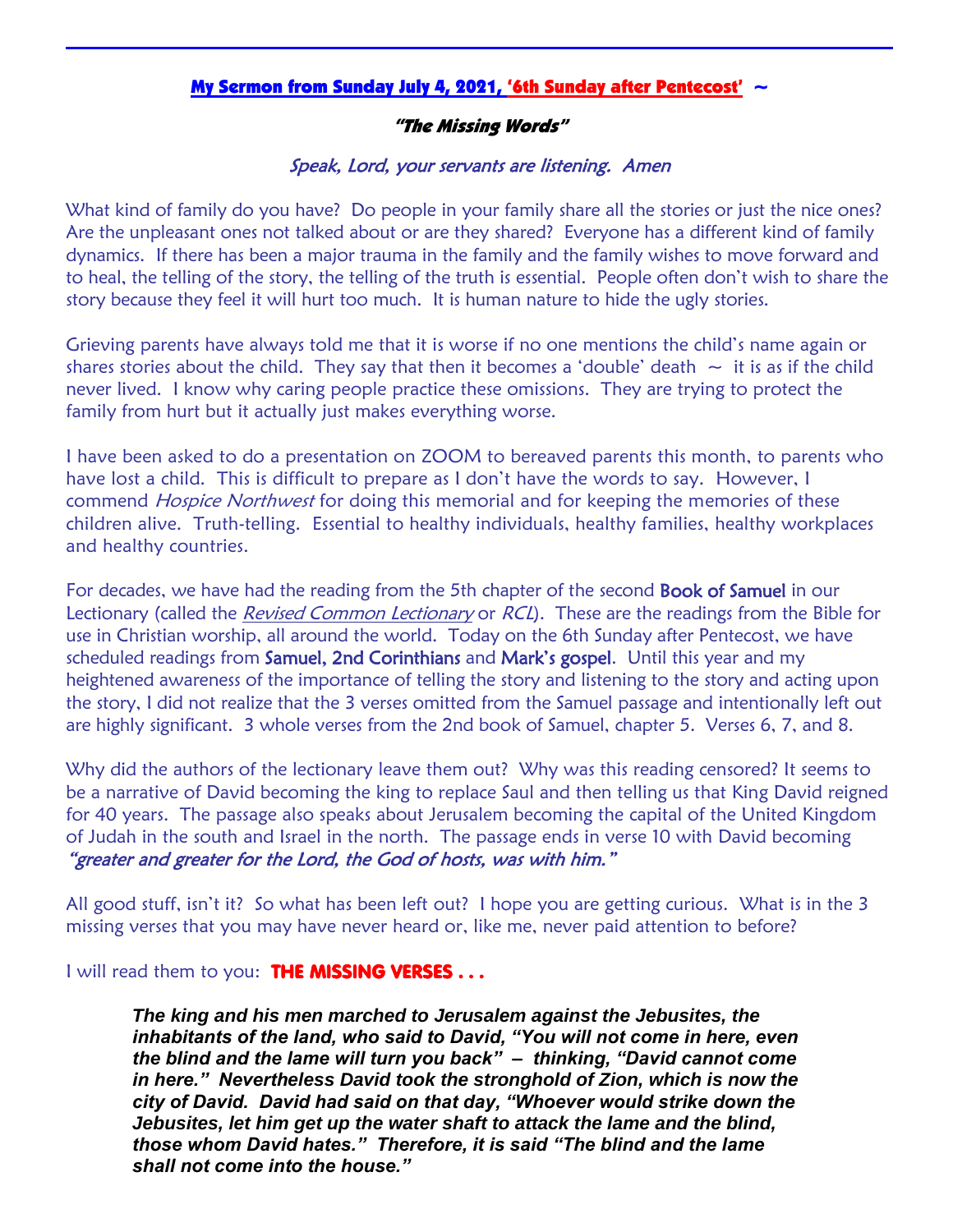What are we learning? David conquers the city of David, the city of Jerusalem. The Jebusites are convinced that their city is invincible. They taunt David by saying that the blind and the lame will be able to keep them out. David decides to conquer the city by using the tunnels that bring water into the city and the inhabitants of Jerusalem. He then decides to shut the blind and the lame out of the city. Not a very compassionate action is it?

The author of the reflection for



this week's scripture from the book *Disciplines, Daily Devotions for 2021*, James Harnish, writes this about the missing verses:

Ugly stories of exclusion, racism, injustice, and violence are embedded in the history of every city and nation and continue to infect our lives each day. We all have reasons to repent for the ways we succumb to the worst demons in our sin-infected economic and political systems.

In spite of David's sin and his turning away from God and his treatment of the marginalized and his affair with Bathsheba and the murder of her husband, God continues to favour David because David is able to repent and to do better. Our loving God forgives us, heals us, blesses us, and gives us a vision for the future.

Although these 3 missing verses paint a picture of David at odds



with the Shepherd Boy King and the author of 'The Lord is My Shepherd' (Psalm 23), I think they are essential for all of us. When we truly understand and experience the redemptive power of God, we too can be partakers of God's holy grace. If we portray King David as perfect, then we will never rise to his level. But David was a flawed human being, just like you and like me. There is hope for us.

In his gospel passage from Mark 6, Jesus is judged unfairly and unkindly by the people of his hometown Nazareth. They call him the carpenter's son and are disdainful and dismissive of his preaching, his wisdom, and his power. Jesus was very disappointed with their attitudes and negative perceptions of him and so was unable to do deeds of power that day in Nazareth. Their hearts were not open to grace.

A man who was open to grace, and exemplified Christ's compassion and inclusivity was a Lutheran Pastor who passed away in February 2021 in Thunder Bay at the age of 90 years. His name was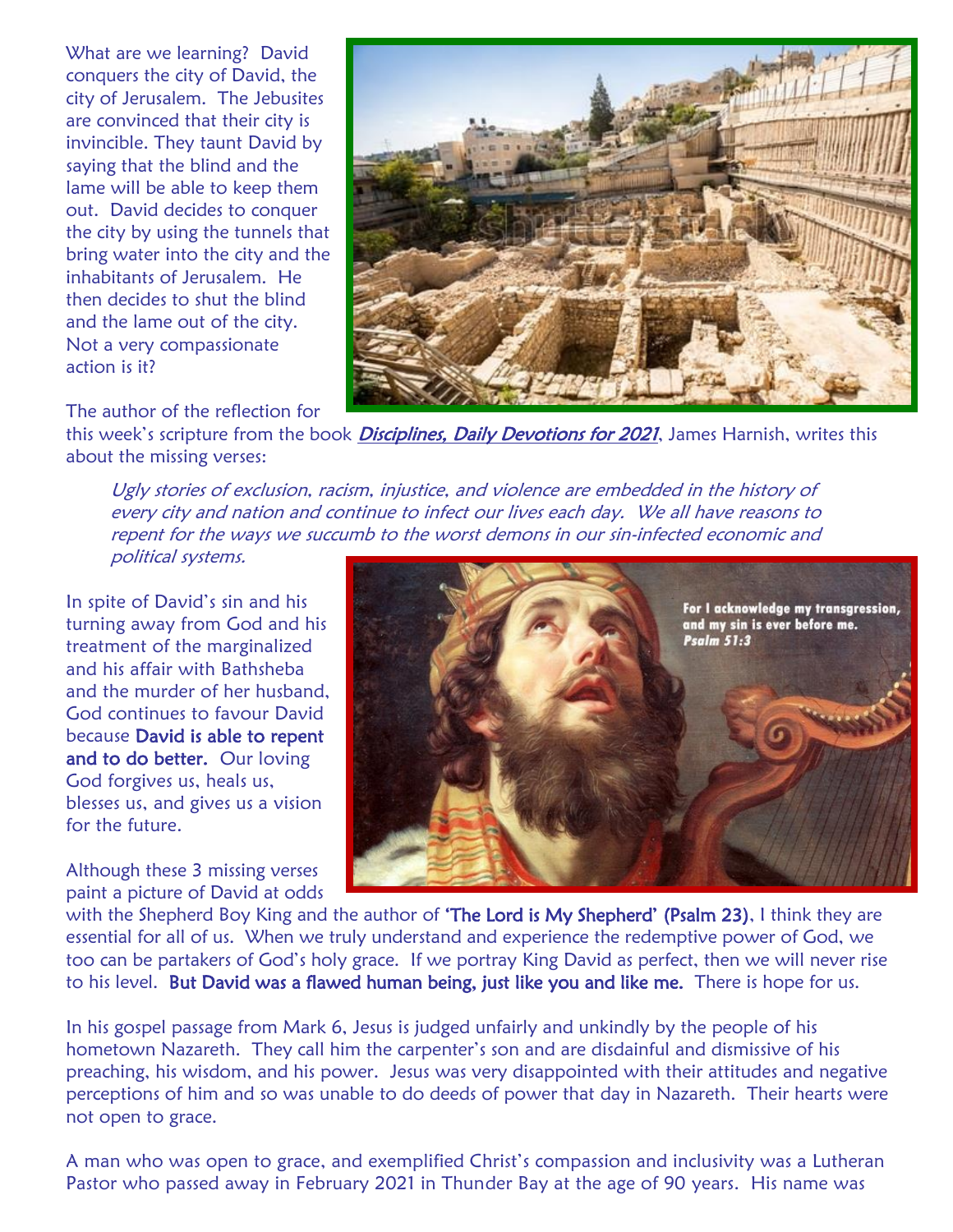John Schmidt and 'Pastor John' did his long-time ministry with unconditional love. Pastor John was a true Ambassador for Christ and he took care of all of God's people, including the blind and the lame. He walked alongside many people in their journey of discipleship.

As we grow in grace, we begin to become more inclusive and more tolerant and less judgmental. We begin to pay attention. Harnish points us to the historical reality. A couple of hundred years after David's judgement against the blind and the lame, the prophet Isaiah has an inclusive vision of the city of Jerusalem. A couple of hundred years after that, the prophet Jeremiah included the blind

and the lame in the return of the Jewish people from exile in Babylon. Micah prophesied that the lame would be welcome in Jerusalem.

We know why there are these mentions of inclusivity, and specific mention of the blind and the lame. The prophets would have been very aware of the feelings of David regarding the blind and the lame. They would have grown up knowing the 3 missing verses.

Now we know why Jesus spoke so much about the blind and the lame. Jesus himself

made a point of healing the blind and the lame. St. John the Divine has a vision of all being healed in his Revelation.



Our country of Canada has done some great things in terms of universal health care and the discovery of insulin. However, we have real episodes of darkness.

## Here are just a few:

- $\triangleright$  Our turning away in 1939 of the boat full of 900 Jewish refugess who were seeking safety and sanctuary. As no country would accept them, they had to return to Europe where many then died in Nazi concentration camps.
- $\triangleright$  Residential schools.
- ▶ Our treatment of Chinese Canadians in the early 1900s.
- $\triangleright$  The interment of Japanese Canadians during WWII.

The Italians and the Finnish were badly treated during WWII and my German ancestors changed the spelling of their last name from 'Schrumm' to 'Shrum' when they came to Canada.

As the archdeacon, I review the parish profiles of congregations seeking a new incumbent. The best profiles are those that tell the truth and share their struggles and their dark times. They do not censor out the stories that portray them in an unfavourable light.